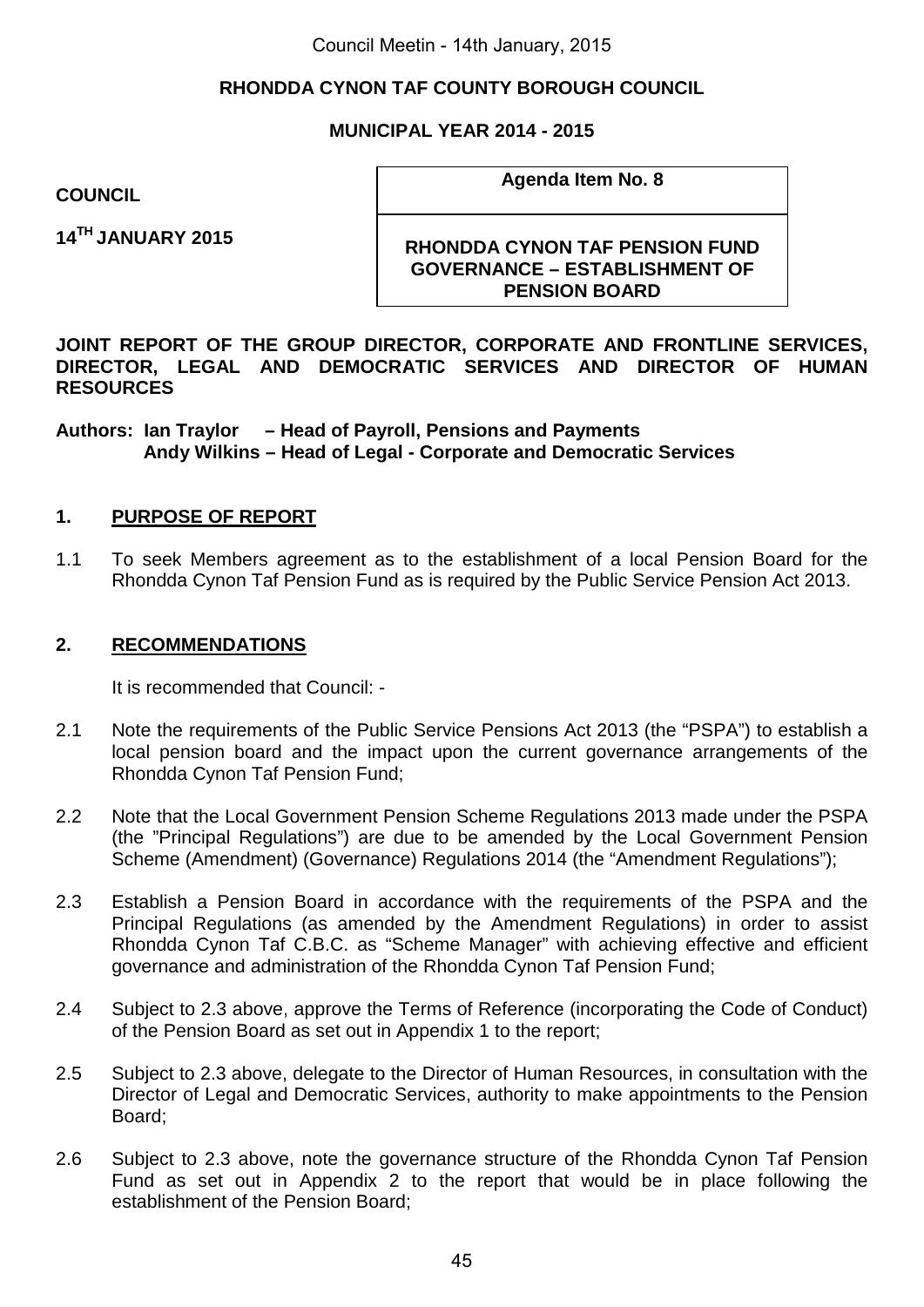- 2.7 Subject to 2.3 above, delegate to the Director of Legal and Democratic Services (in consultation with the Leader) authority to consider, approve and/or deal with as necessary any amendments which may be required to be made in respect of the establishment of the Pension Board and its Terms of Reference following publication of the final version of the Amendment Regulations which at the date of publication of this report are in draft form but due to come into force imminently; and
- 2.8 Delegate to the Director of Legal and Democratic Services authority to make all appropriate amendments and consequential changes to the Council's Constitution to reflect the establishment of the Pension Board.

# **3. BACKGROUND**

- 3.1 The Rhondda Cynon Taf Pension Fund (the 'Fund') is administered by Rhondda Cynon Taf County Borough Council as the administering authority (the "Scheme Manager") and is set out in statute following Local Government Reorganisation in 1996. The Fund currently has forty-three participating Employers, which includes three Unitary Authorities. Council has delegated responsibility for the management of the Pension Fund to the Group Director, Corporate and Frontline Services (in his capacity as Section 151 officer). He is assisted in this role, in an advisory capacity, by the Rhondda Cynon Taf Pension Fund Investment & Administration Panel consisting of officers, independent advisors and elected Members.
- 3.2 The Public Service Pensions Act 2013 (the 'PSPA') introduces a number of changes to public service pension schemes, including some significant changes for the governance of such schemes. One key change is the requirement for each scheme manager in the Local Government Pension Scheme ('LGPS') to create a local Pension Board and for its establishment, composition and terms of reference to have been approved by the 1<sup>st</sup> April 2015. Meetings have been held with the Fund Actuary to discuss the consequential governance structure changes required and the Council's approach to the implementation of the new arrangements.
- 3.3 Further specific requirements relating to the establishment of a local Pension Board will be set out in the Local Government Pension Scheme Regulations 2013 made under the PSPA (the "Principal Regulations"). To allow for this the Principal Regulations are due to be amended imminently by the coming into force of the Local Government Pension Scheme (Amendment) (Governance) Regulations 2014 (the "Amendment Regulations"). At the time of publication of this report the Amendment Regulations have been published in draft form.
- 3.4 The role of the Pension Board as defined by sections 5(1) and 5(2) of the Public Service Pensions Act 2013, is to assist Rhondda Cynon Taf County Borough Council Administering Authority as Scheme Manager to: -
	- Secure compliance with the Principal Regulations and any other legislation relating to the governance and administration of the LGPS;
	- Secure compliance with the requirements imposed in relation to the LGPS by the Pensions Regulator; and
	- Ensure the effective and efficient governance and administration of the LGPS by the Scheme Manager.
- 3.5 The Pension Board will provide oversight of the above matters and accordingly it is not a decision making body in relation to the management of the Fund itself. It will, however make recommendations to assist the Scheme Manager. The creation of the Pension Board does not change the core role of the Scheme Manager nor the way it delegates its pension fund responsibilities.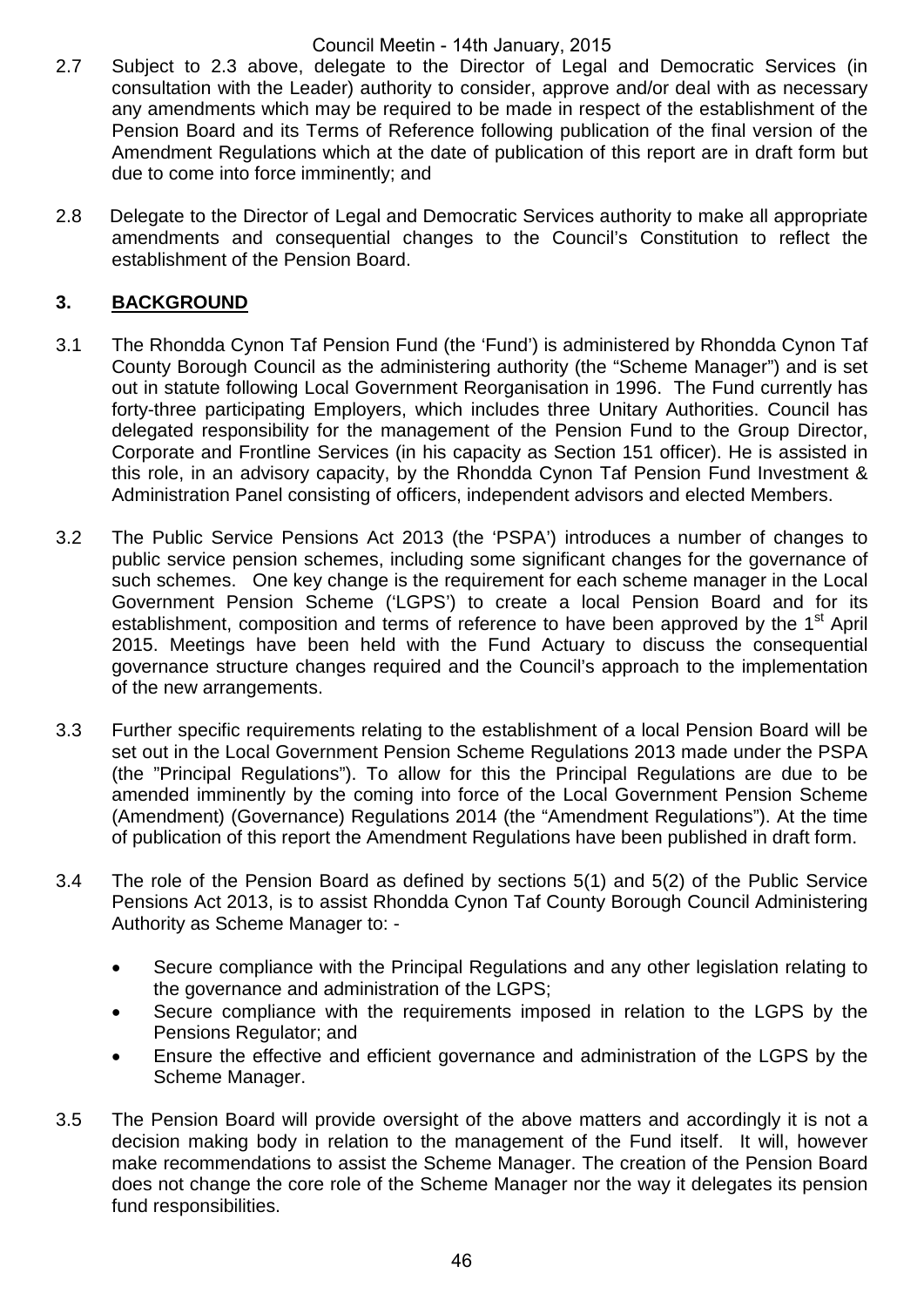3.6 The key elements of the Principal Regulations (as amended by the Amendment Regulations) relating to local pension boards are stated below: -

# *Establishment*

- Administering Authorities may delegate any functions under the Principal Regulations.
- The Administering Authority may determine the procedures applicable to a local pension board, including as to voting rights, the establishment of sub-committees, formation of joint committees and payment of expenses (which shall be regarded as part of the costs of administration of the Fund held by the Administering Authority).
- A local pension board shall have the power to do anything which is calculated to facilitate, or is conducive or incidental to, the discharge of any of its functions.
- Each LGPS Administering Authority is required to establish a local pension board no later than 1 April 2015.
- Where a pension committee already exists as a committee of a local authority there is an option to create one combined pension committee and pension board. However, this will be subject to the Secretary of State's approval because the practical and legal hurdles for doing so are considered extremely challenging. Accordingly, it is expected all local authority Administering Authorities will be required to create a separate pension board (i.e. in addition to any existing Pension Committee).
- The role of the pension board is to assist the Administering Authority with securing compliance with regulations and requirements imposed by the Pensions Regulator and assisting in ensuring effective and efficient governance and administration of the Scheme. As noted above this has generally been interpreted as the pension board having an oversight role but not a decision making role.

# *Membership*

- Each Administering Authority must determine the membership of the local pension board; the manner in which such members may be appointed and removed and the terms of their appointment.
- There must be equal numbers of Member representatives and Employer representatives. A 'Member representative' is defined as a person appointed to the board for the purpose of representing members of the Scheme. An "Employer representative" is defined as a person appointed to the board for the purpose of representing employers of the Scheme.
- It is expected that Member and Employer representatives cannot be elected members of an Administering Authority responsible for the discharge of any function under the Principal Regulations i.e. such as those elected members who may sit on a Pension Committee/Advisory Panel or officers involved with responsibility for the discharge of any function relating to the Pension Fund.
- There must be at least two of each of these representatives (so a pension board must comprise of at least four individuals).
- However, these representatives must have "relevant experience and capacity" to represent the employers or members as well as meeting an ongoing legal requirement in relation to knowledge of pension matters .
- Other (non-representative) members may also be appointed to the pension board in addition to the Member and Employer representatives but this is not a requirement under the Principal Regulations (as amended by the Amendment Regulations).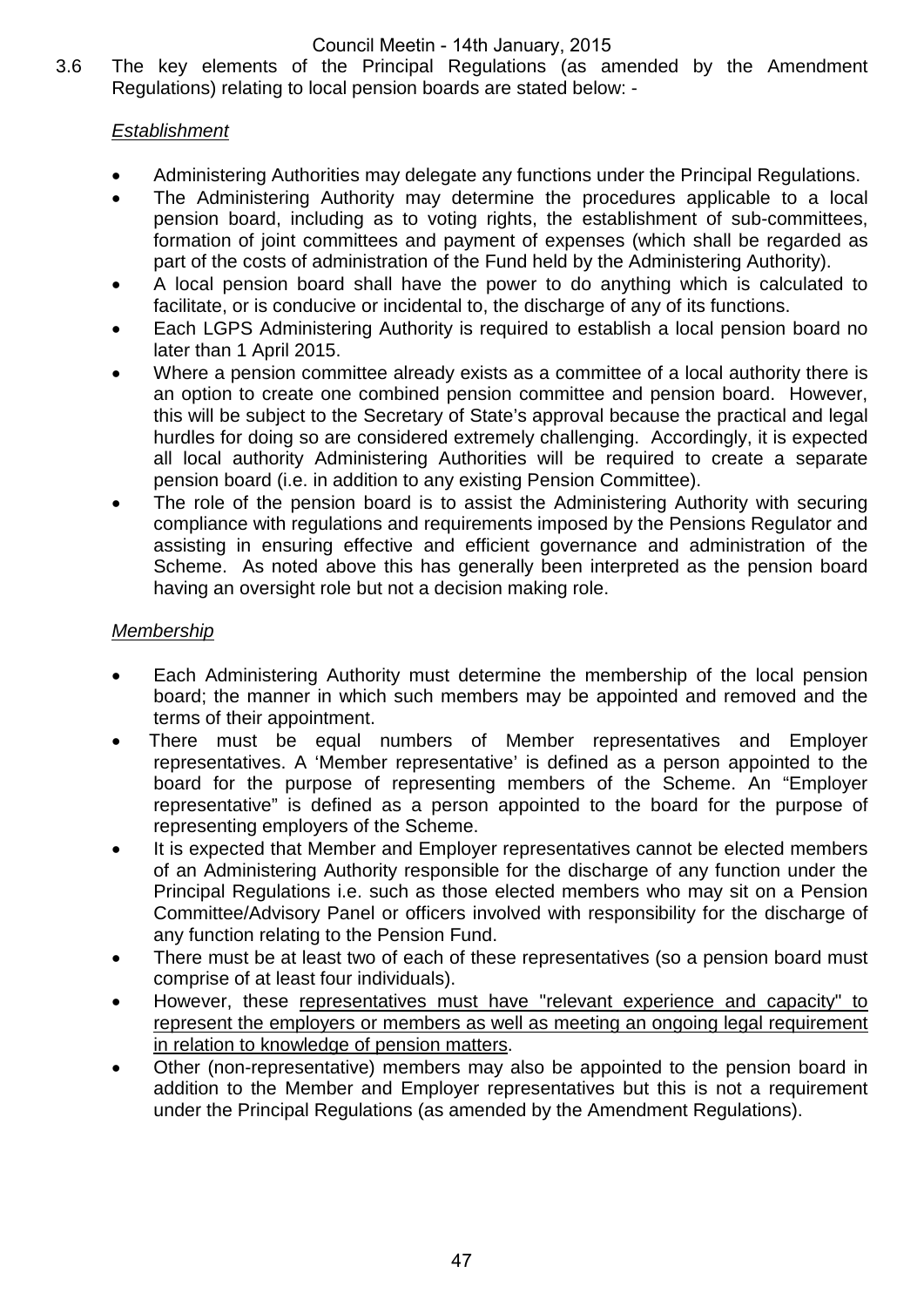## *Conflicts of Interest*

- Each Administering Authority must be satisfied that appointees to a pension board do not have a conflict of interest (initially and on an ongoing basis).
- This is defined in the PSPA as ""a financial or other interest which is likely to prejudice the person's exercise of functions as a member of the board (but does not include a financial or other interest arising merely by virtue of membership of the scheme or any connected scheme)".

## *Procedures*

• Each Administering Authority will be required to determine its own procedures relating to the establishment and operation of the pension board.

#### **4. ESTABLISHMENT OF THE FUND PENSION BOARD AND TERMS OF REFERENCE**

- 4.1 The proposed Terms of Reference, (which includes the required Code of Conduct), for the Pension Board are attached at Appendix 1 to this report.
- 4.2 These have been created based on the content of the draft version of the Amendment Regulations. As outlined at paragraph 3.3 above the final version of these regulations are due to be published and come into force imminently but potentially after the Council meeting. It is proposed that if this is the case the Director of Legal and Democratic Services, in consultation with the Director of Human Resources, be provided with delegated authority to consider, approve and/or deal with as necessary any amendments which may be introduced in the final version of the Amendment Regulations and which may also require amendments to the Terms of Reference as set out in Appendix 1 to this report.
- 4.3 Some of the key components of the Terms of Reference are:
	- There will be two each of Member and Employer Representatives with the appointments being made by the Director of Human Resources, in consultation with the Director of Legal and Democratic Services, in accordance with developed selection/eligibility criteria. They shall be appointed to an initial two year term of office with an option to extend.
	- The role of Chair of the Pension Board shall be appointed by the Director of Human Resources, in consultation with the Director of Legal and Democratic Services, based on selection criteria and will be reviewed annually.
	- All other appointments will be made by the Director of Human Resources, in consultation with the Director of Legal and Democratic Services, based on selection criteria and will be reviewed annually.
	- The Pension Board will meet at least twice a year.
	- Pension Board meetings will not ordinarily be open to the general public although attendance at meetings, and addressing the Pension Board, may both be permitted at the discretion of the Chair (with such permission to be obtained from the Chair prior to the meeting).
- 4.4 Subject to the approval of Council, the appointment processes can be commenced and appropriate arrangements put in place for training of Pension Board members.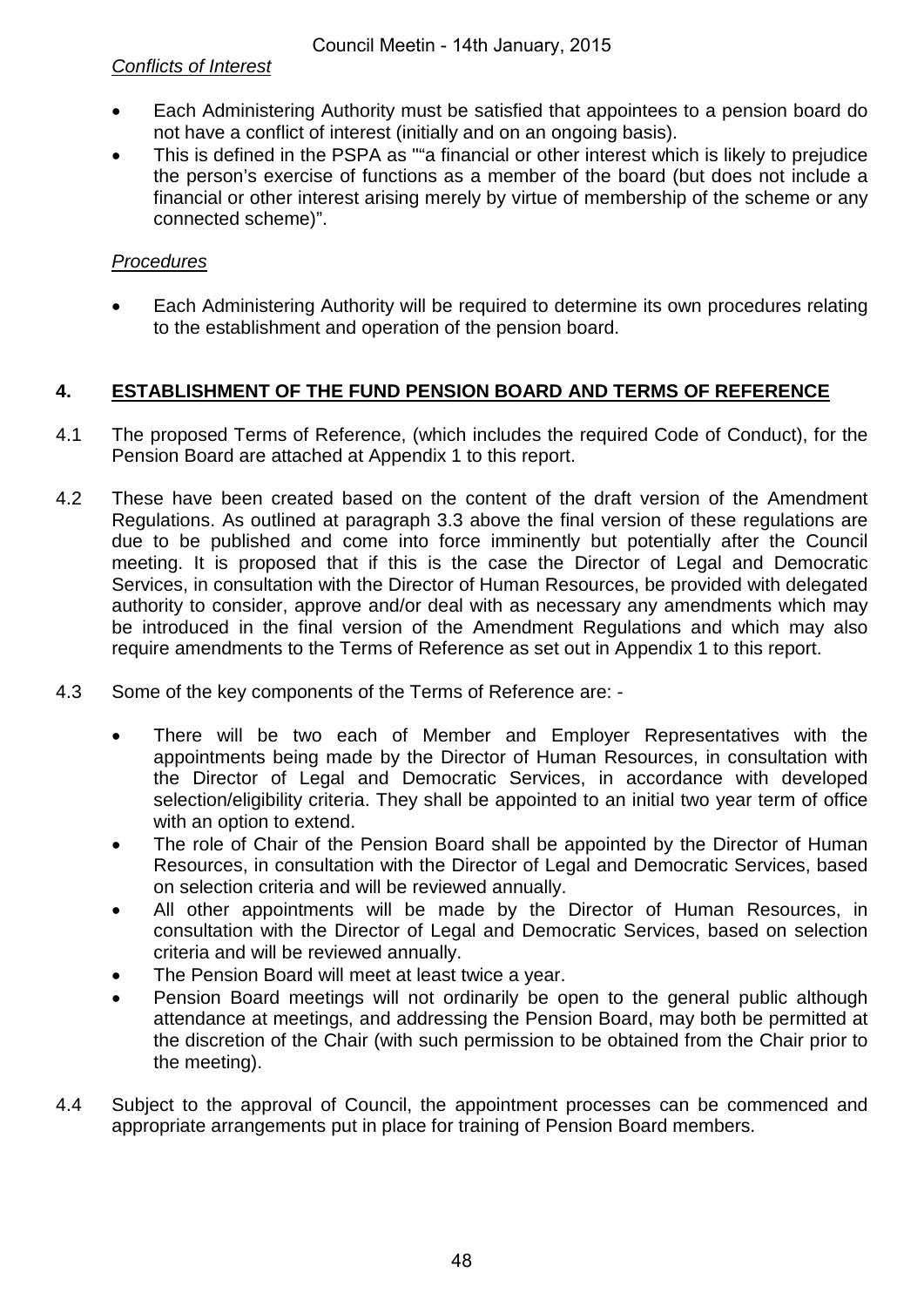# **5. FINANCIAL IMPLICATIONS**

- 5.1 It is proposed that Member representatives only of the Pension Board be entitled to an allowance. The allowance would be as follows: - Chair - £256 per day (£128 per half-day), ordinary Member representative - £198 per day (£99 per half-day). The allowance would be paid in accordance with the rules set out in the Council's Schedule of Member Remuneration that relate to Chair / ordinary co-opted members. It is proposed Employer Representatives (including an Employer Representative who may be elected as Chair) would not be entitled to an allowance.
- 5.2 In accordance with the Principal Regulations (as amended by the Amendment Regulations) these costs, together with any additional administration costs associated with the Pension Board would be met from the Fund.

# **6. PROPOSED GOVERNANCE STRUCTURE**

6.1 In light of the requirements outlined above Members are asked to note that should they resolve to establish the Pension Board (as detailed in this report) that the governance structure would be as set out in Appendix 2 to this report.

# **7. CONCLUSION**

- 7.1 The PSPA has introduced a number of changes to public service pension schemes including, notably, the requirement for Local Government Pension Schemes to create a Pension Board as part of its overall governance arrangements.
- 7.2 This report enables the Council, as administering authority to the Rhondda Cynon Taf Pension Fund, to discharge this responsibility.
- 7.3 In order to reflect the requirements set out in the report to establish the Pension Board Members should note that consequential changes and amendments will be required to the Council's Constitution. It is proposed the Director, Legal and Democratic Services be given delegated authority to make such changes.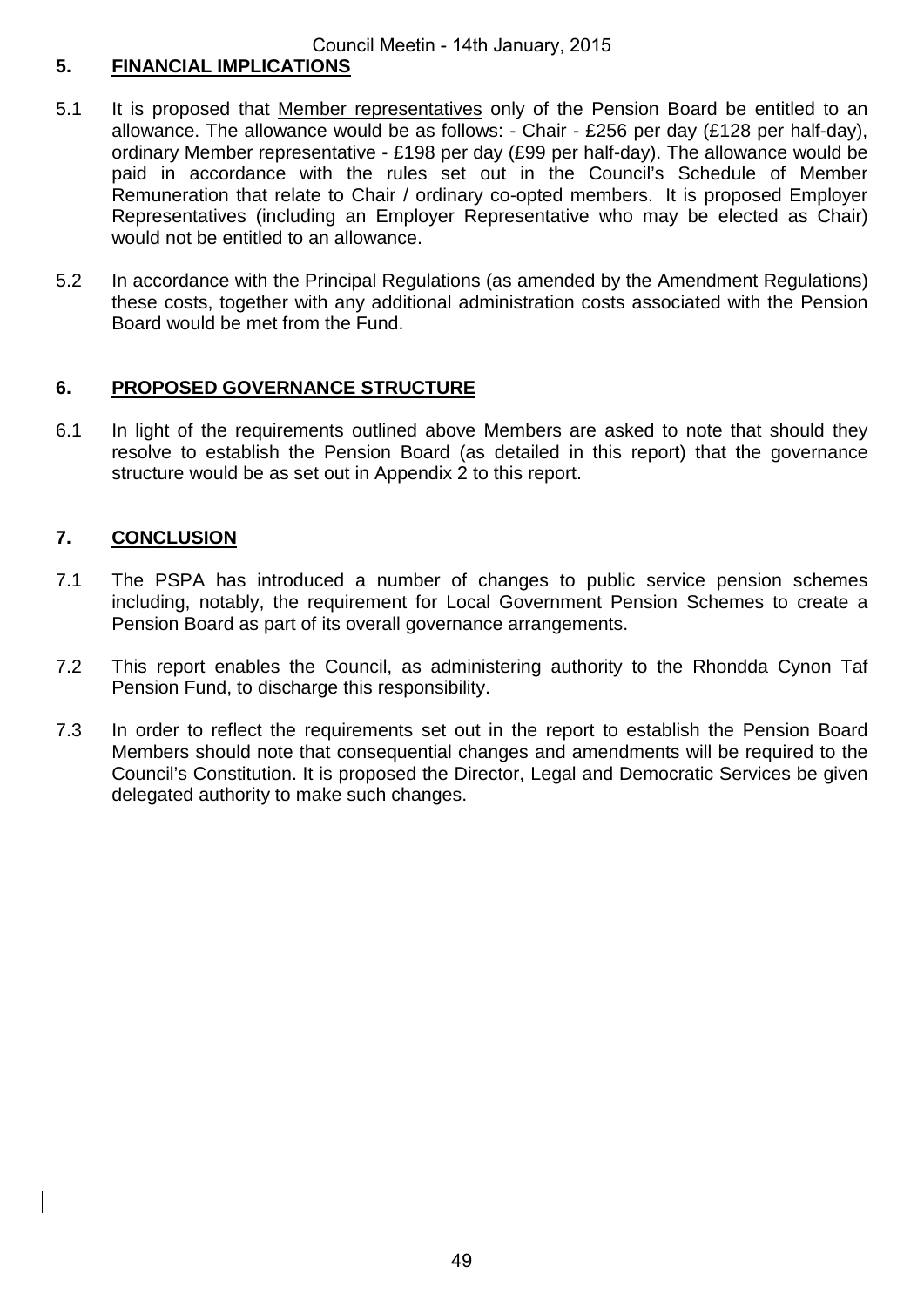$\begin{array}{c} \hline \end{array}$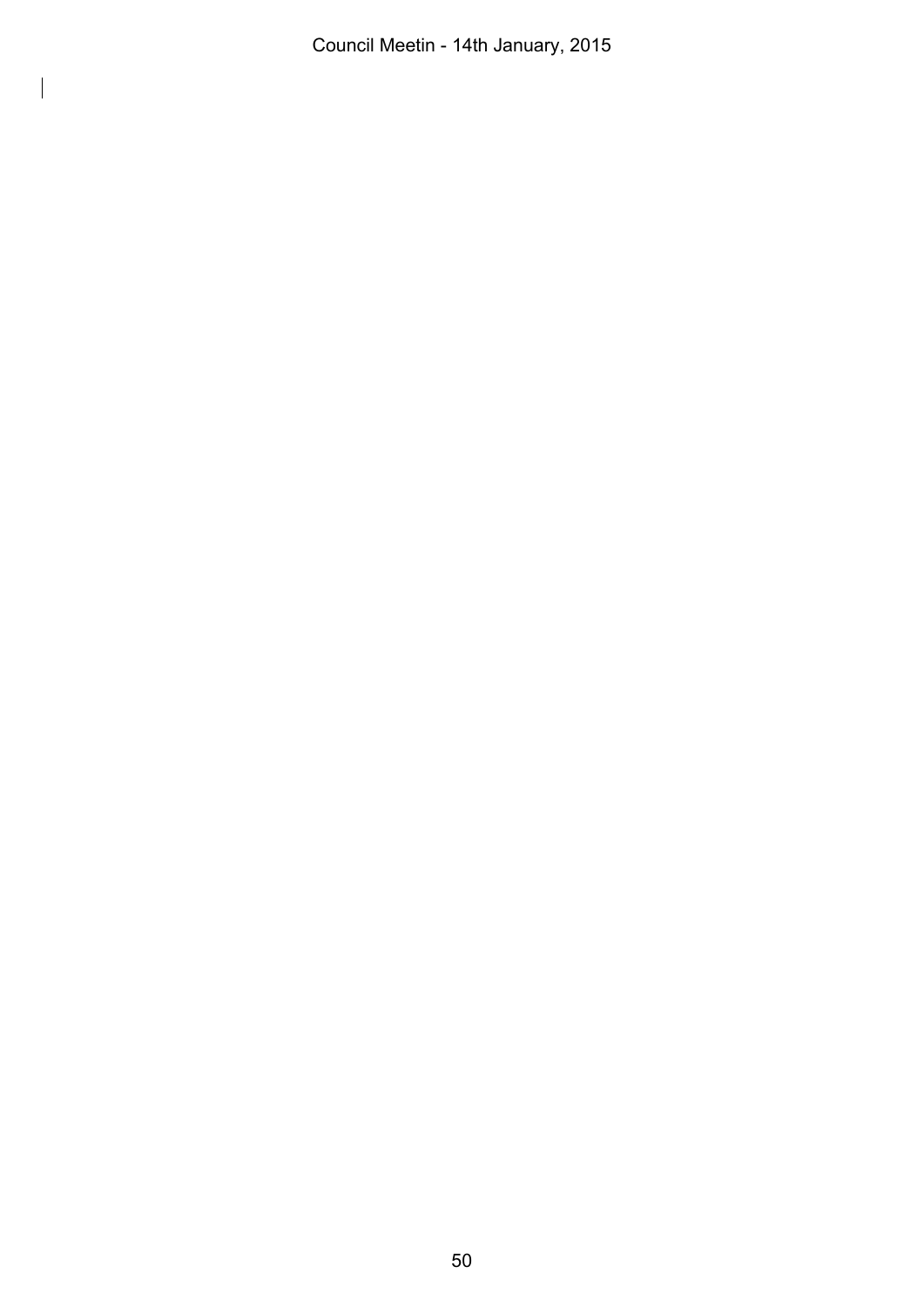## **APPENDIX 1**

# **Terms of Reference for the Pension Board of the Rhondda Cynon Taf Pension Fund**

#### **Introduction**

The purpose of this document is to set out the terms of reference for the Pension Board of the Rhondda Cynon Taf Pension Fund. It represents the rules setting out how the Pension Board will be constituted and how it will operate on a day to day basis.

## **The Function of the Local Pension Board**

The function of the local Pension Board as defined by sections 5(1) and 5(2) of the Public Service Pensions Act 2013, is to assist Rhondda Cynon Taf County Borough Council Administering Authority as 'Scheme Manager' in: -

- Securing compliance with the Principal Regulations and any other legislation relating to the governance and administration of the LGPS;
- Securing compliance with the requirements imposed in relation to the LGPS by the Pensions Regulator; and
- Ensuring the effective and efficient governance and administration of the LGPS by the Scheme Manager.

It is worth noting that under regulation 106(6) of the Local Government Pension Scheme Regulations 2013 a Local Pension Board shall have the general power to do anything which is calculated to facilitate, or is conducive or incidental to, the discharge of any of its functions.

## **Membership of the Pension Board**

The Pension Board shall consist of 4 members and be constituted as follows:

- i) Two Employer representatives;
- ii) Two Member representatives;

Member and Employer representatives shall be appointed in equal number and shall together form the Pension Board's membership.

## **Appointment of Members to the Pension Board**

The Scheme Manager has delegated appointment decisions to the Director of Human Resources in consultation with the Director of Legal and Democratic Services.

Pension Board members need to be able to demonstrate their effectiveness in representing employers and members and have the relevant experience and capacity for the role.

The Chair of the local Pension Board will be determined via the initial appointment process. The role of Chair will be reviewed annually by the Director of Human Resources in consultation with the Director of Legal and Democratic Services.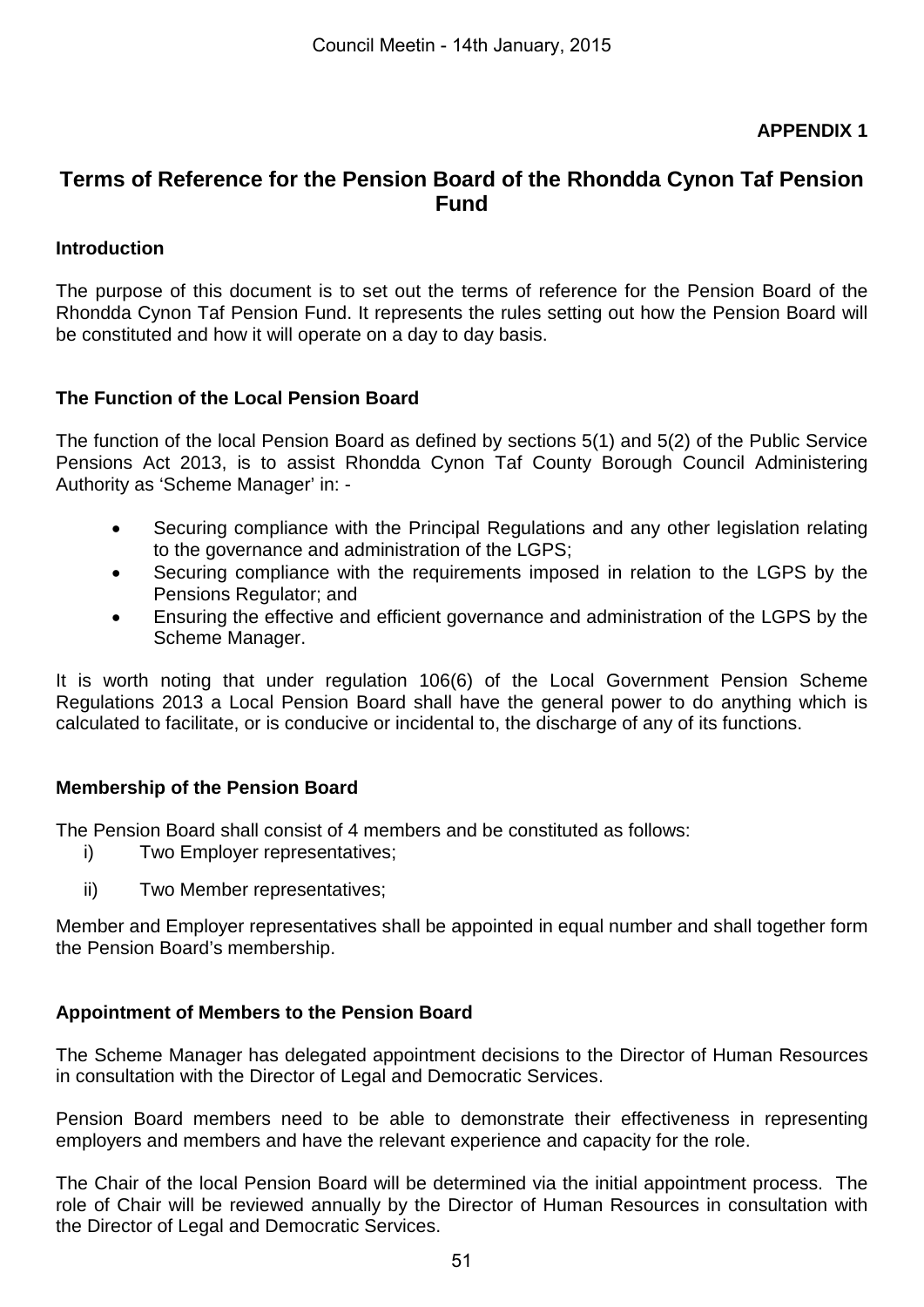The term of office for all Pension Board members, including Chair, will be for 2 years. This can be extended subject to agreement by the Director of Human Resources in consultation with the Director of Legal and Democratic Services on behalf of the Scheme Manager.

## **Pension Board Remuneration**

Payment to Pension Board 'Member representatives' will be in accordance with the rates / expenses agreed by the Scheme Manager. An appropriate claim must be submitted to the Administering Authority for reimbursement following each Pension Board meeting.

## **Termination of Membership**

Other than expiry of term of office, membership can be terminated by unanimous agreement of the other Pension Board members in consultation with the Director of Human Resources. Reasons for termination could include:

- a member having a conflict of interest which cannot be managed in accordance with the Pension Board's conflicts policy;
- a member dies or becomes incapable of acting;
- a member is appointed to the role of an officer of the Administering Authority with responsibility for the discharge of functions under the Regulations;
- a member wishes to resign:
- a member ceases to represent his/her representative group, for example if an employer representative leaves the employment of his employer and therefore ceases to have the capacity to represent the Fund's employers; or
- a member fails to attend meetings or otherwise comply with the requirements of being a Pension Board member.

# **Quorum**

The Pension Board shall have a formal quorum of three. Substitutions are not permitted. Any advisors or officers present at the meetings do not count towards the quorum. In the event of the Chair being absent then a substitute Chair can be appointed from the Pension Board members in attendance for the meeting (subject to it being quorate).

## **Administration and Frequency of meetings**

The Scheme Manager shall give a minimum 1 (One) month notice to all Pension Board members of a meeting of the Pension Board. Agendas and background papers shall be circulated electronically (wherever possible, and unless requested otherwise) a minimum of 5 working days prior the meeting date. The Scheme Manager shall ensure that a formal record of Pension Board proceedings is maintained via the taking of minutes. Following the approval of the minutes by the Chair of the Pension Board, they shall be circulated to all Pension Board members and subsequently published on the Rhondda Cynon Taf Pension Fund website [\(http://www.rctpensions.org.uk/Home.aspx\)](http://www.rctpensions.org.uk/Home.aspx).

Meetings shall occur at least twice in each financial year.

Pension Board meetings will not ordinarily be open to the general public although attendance at meetings, and addressing the Pension Board, may both be permitted at the discretion of the Chair (with such permission to be obtained from the Chair prior to the meeting).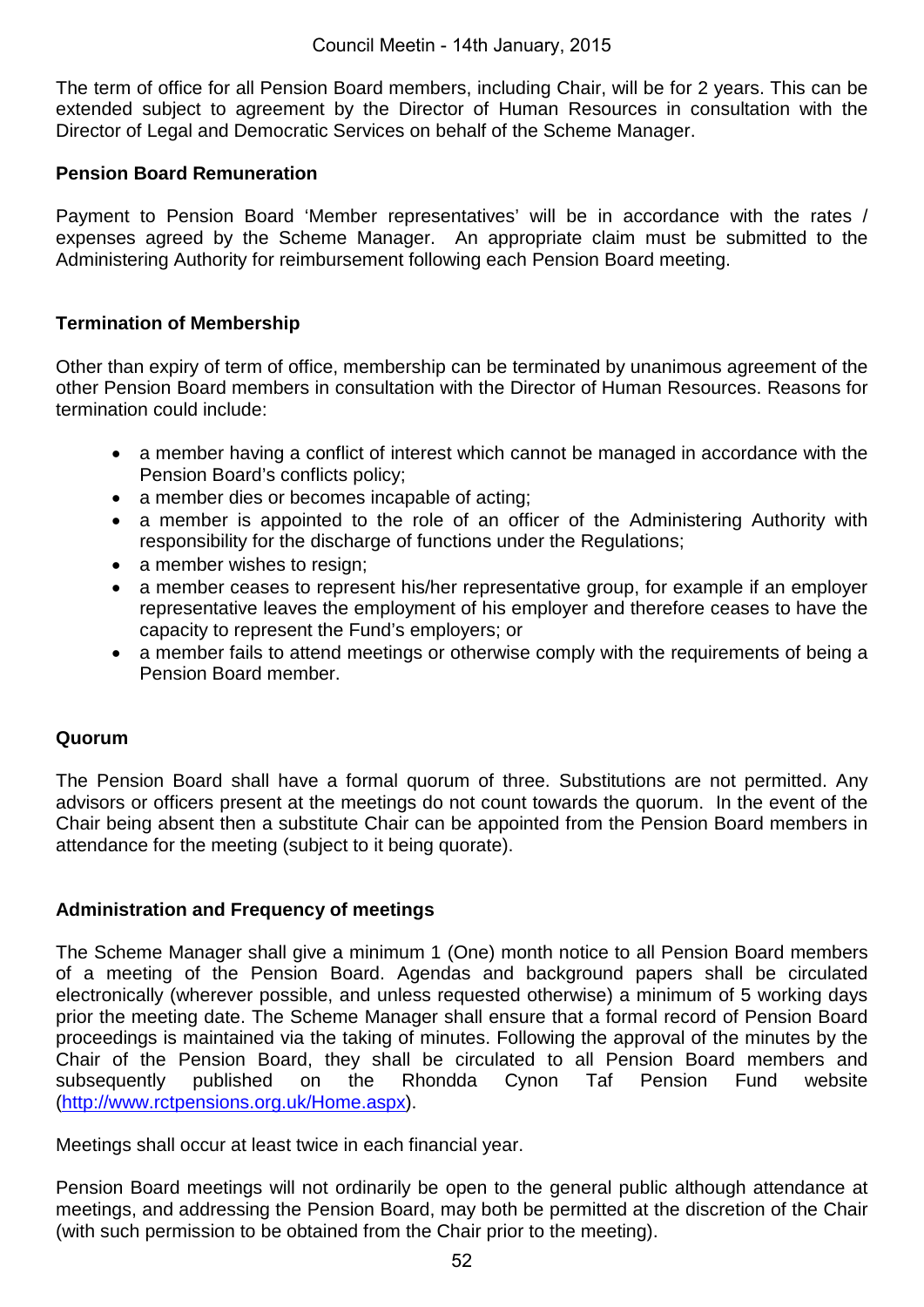# **Code of Conduct**

Pension Board Members are expected to understand the importance of and comply with the "Seven Principles of Public Life" being:

- 1. Selflessness Holders of public office should act solely in terms of public interest. They should not do so in order to gain financial or other benefits for themselves, their family or friends.
- 2. Integrity Holders of public office should not place themselves under any financial or other obligation to outside individuals or organisations that might seek to influence them in the performance of their official duties.
- 3. Objectivity In carrying out public business, including making public appointments, awarding contracts, or recommending individuals for rewards and benefits, holders of public office should make choices on merit.
- 4. Accountability Holders of public office are accountable for their decisions and actions to the public and must submit themselves to whatever scrutiny is appropriate to their office.
- 5. Openness Holders of public office should be as open as possible about all the decisions and actions that they take. They should give reasons for their decisions and restrict information only when the wider public interest clearly demands it.
- 6. Honesty Holders of public office have a duty to declare any private interests relating to their public duties and to take steps to resolve any conflicts arising in a way that protects the public interest.
- 7. Leadership Holders of public office should promote and support these principles by leadership and example.

Appropriate training in respect of 'conduct' and 'conflicts' will be provided to any new Pension Board Member prior to their first scheduled meeting.

# **Conflict of Interest**

A conflict of interest is defined by the Public Service Pensions Act 2013 as "a financial or other interest which is likely to prejudice the person's exercise of functions as a member of the Pension Board (but does not include a financial or other interest arising merely by virtue of membership of the scheme or any connected scheme)".

Pension Board members have a legal duty to provide information to the Scheme Manager regarding conflicts of interest and if necessary seek legal advice.

In the interests of openness and transparency, members of the Pension Board should maintain a register of interests.

Should a conflict arise, options for managing the conflict could be that the member withdraws from that particular discussion or even resign from the Pension Board if the conflict is so fundamental that it cannot be managed any other way.

It is deemed that the members of the Rhondda Cynon Taf Pension Fund Investment & Administration Panel are not eligible for membership of the Pension Board as it would conflict with their role as advisors on Pension Fund matters to the S151 Officer. However, Panel Members are eligible to attend Pension Board meetings in order to facilitate the provision of information from the Panel and its sub-groups and to relay relevant matters back.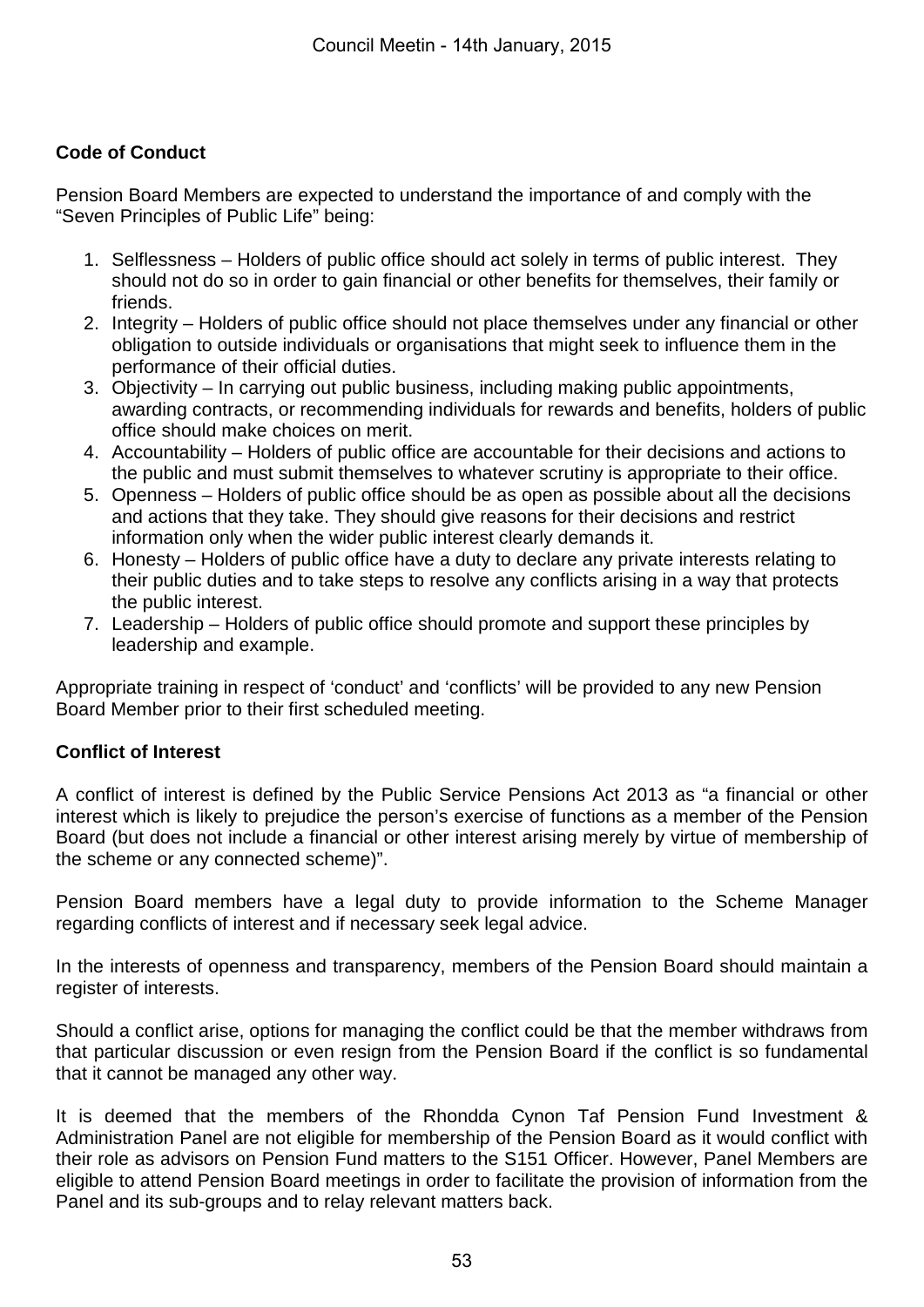A Conflict of Interest Policy for Pension Board members is separately available. **Voting Rights**

Local Pension Boards assist the Scheme Manager in securing compliance and ensuring efficiency and effectiveness. The Pension Board does not have decision making powers which are delegated to the Section 151 Officer under S101 of the Local Government Act 1972.

The Pension Board may vote on matters that are consistent with its role as defined by sections 5(1) and 5(2) of the Public Service Pensions Act 2013.

All Pension Board members are deemed to have equal voting rights with the Chair having the casting vote if a majority decision cannot be reached.

## **Role of Advisors**

Professional advisors may advise the Pension Board following agreement of Pension Board members with regards to the scope of their appointment and level of fees, within the agreed budget.

## **Role of Officers**

Rhondda Cynon Taf County Borough Council officers shall provide secretariat services and provide information for the Pension Board when required.

A representative of the Pension Fund Investment & Administration Panel shall attend Pension Board meetings to facilitate the provision of information and to feed back any relevant issues to the Panel.

# **Knowledge and Skills**

In accordance with S248A of the Pensions Act 2004, each member of the Pension Board must be conversant with; -

- legislation and regulations governing the LGPS,
- any document recording policies regarding the administration of the fund,

and have knowledge and understanding of;

- the law relating to pensions, and
- any other matters which are prescribed in regulations

A Pension Board member should be aware that their legal responsibilities begin from the date they take up their role on the Board and so should immediately start to familiarise themselves with the documents as referred to above.

It is acknowledged however that the Administering Authority recognise newly appointed members will need additional support and training in the first few months, to help them reach the appropriate level of knowledge and understanding.

# **Data Protection**

Rhondda Cynon Taf County Borough Council as Scheme Manager is deemed to be "Data Controller" under data protection legislation.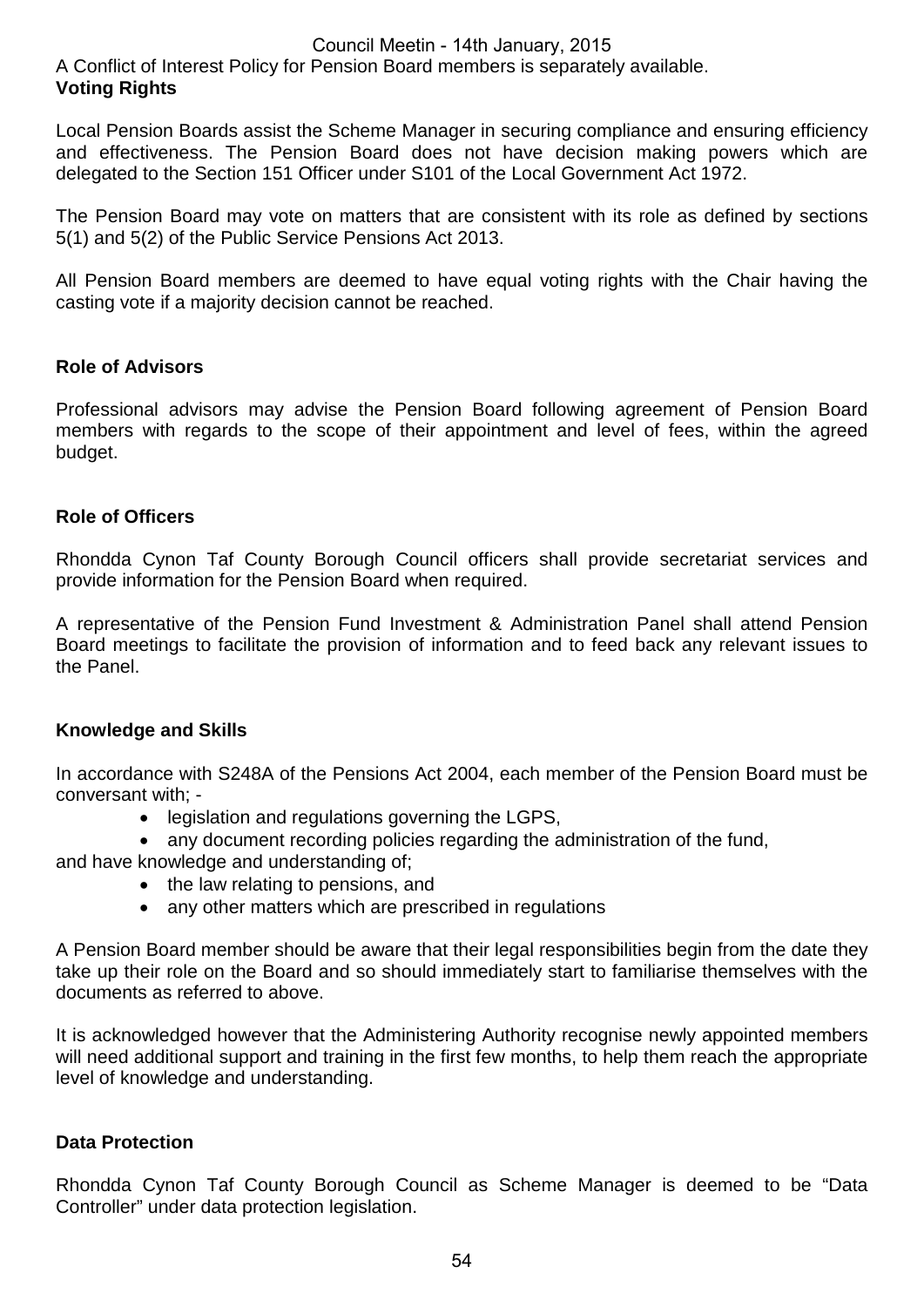# **Budget**

The Scheme Manager shall set an appropriate budget to enable training for Pension Board members, payment of remunerated Pension Board 'Member representatives' and to enable advisors services to be acquired.

## **Accountability**

The Pension Board will be collectively and individually accountable to the Scheme Manager.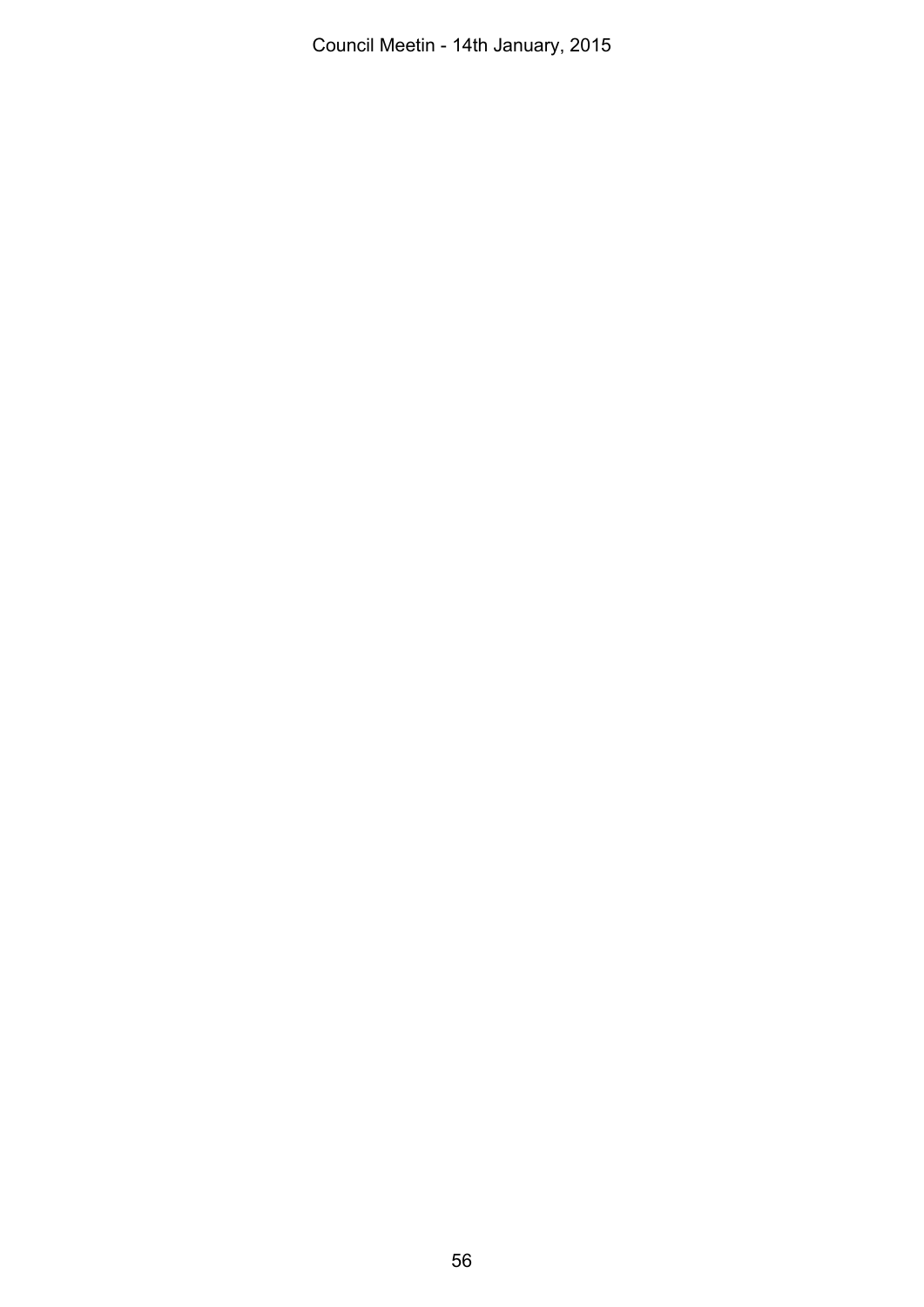### **APPENDIX 2**

#### **Rhondda Cynon Taf Pension Fund Governance Structure including the New Pension Board from 01st April 2015**